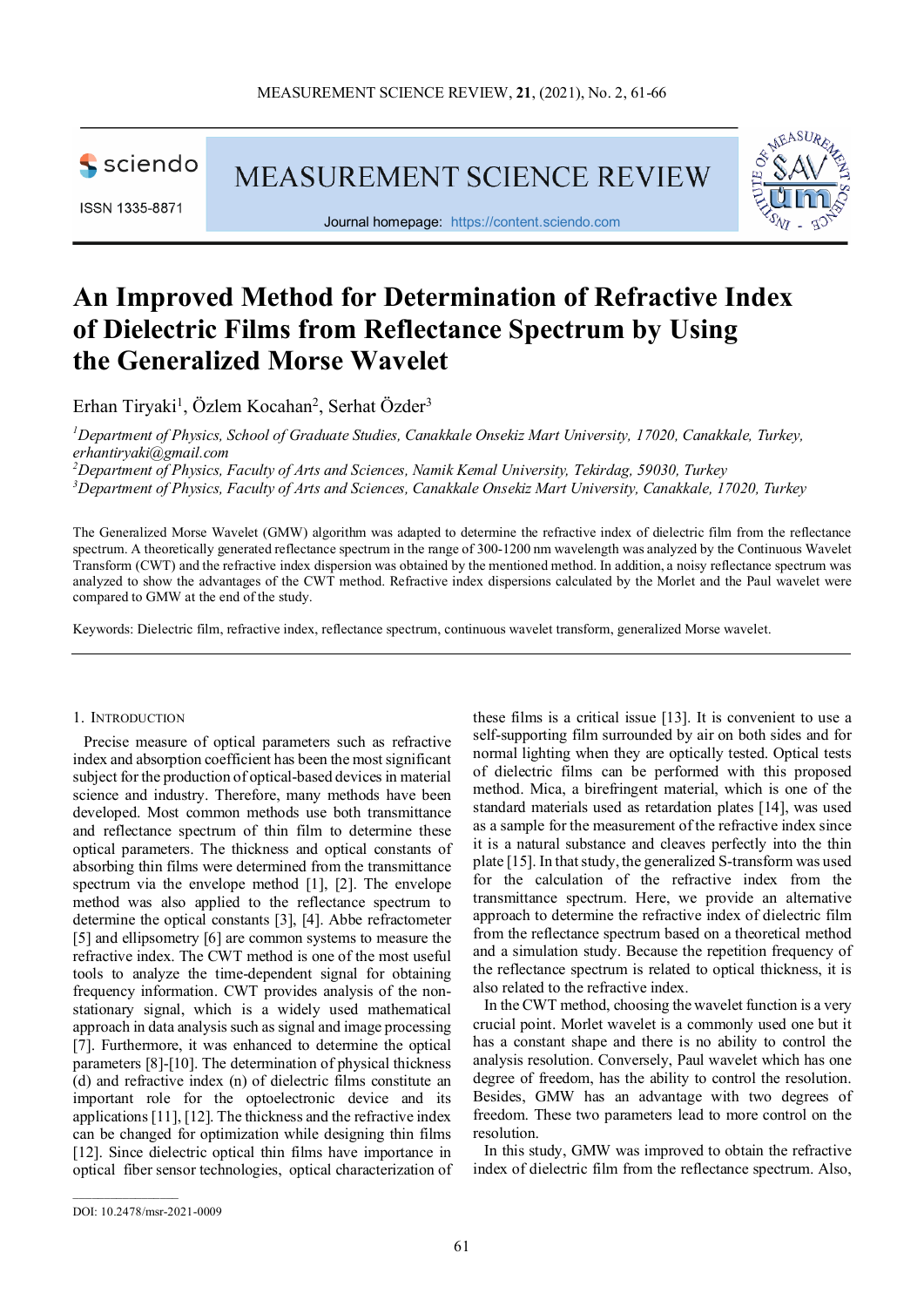the results obtained by GMW were compared with Morlet and Paul wavelets. In addition, a noisy reflectance spectrum was analyzed to show the advantages of the CWT method.

#### 2. SUBJECT & METHODS

A linearly polarized light (TE mod), shown in Fig.1., comes from the medium which has the refractive index  $n_1$  and interacts with the dielectric film which has thickness  $d$  and refractive index  $n_2$  with the angle of incidence  $\theta_1$ , then it passes through with the angle of incidence  $\theta_2$  from the dielectric film into the medium with refractive index  $n_3$ . The reflectance spectrum of the dielectric film given by equation (1) is obtained by using the electric and magnetic field components of the polarized light at the boundary I and II [16].



Fig.1. The movement of the polarized light (TE mode) throughout mediums which have refractive indexes  $n_1$ ,  $n_2$ , and  $n_3$ . The state of fields which are electric field  $\vec{E}$ , magnetic field  $\vec{H}$ , and propagation vector  $\vec{k}$  at the boundaries.

$$
R(k_0) = r^2 = \left[ \frac{\rho_1 m_{11} + \rho_1 \rho_3 m_{12} - m_{21} - \rho_3 m_{22}}{\rho_1 m_{11} + \rho_1 \rho_3 m_{12} + m_{21} + \rho_3 m_{22}} \right]^2
$$
 (1a)

$$
M = \begin{bmatrix} m_{11} & m_{12} \\ m_{21} & m_{22} \end{bmatrix} = \begin{bmatrix} \cos(hk_0) & (\sin(k_0 h)/\rho_2) \\ (\sin(k_0 h)/\rho_2) & \cos(hk_0) \end{bmatrix}
$$
 (1b)

$$
\rho_1 = \sqrt{\frac{\varepsilon_0}{\mu_0}} n_1 \cos(\theta_1), \quad \rho_2 = \sqrt{\frac{\varepsilon_0}{\mu_0}} n_2 \cos(\theta_2), \quad \rho_3 = \sqrt{\frac{\varepsilon_0}{\mu_0}} n_3 \cos(\theta_3)
$$
 (1c)

$$
h = 2\pi n_2 d \cos(\theta_2) \tag{1d}
$$

where  $r$  is the amplitude coefficient of reflection,  $M$  is the characteristic matrix of the system,  $d$  is film thickness, and  $h$  is phase difference associated with the optical path length difference.

The reflectance spectrum given in equation (1) issimplified for  $\theta_1 = 0^\circ$  and  $n_1 = n_3 = n_0$ 

$$
R(k_0) = \left[1 + \left(\frac{2n_2n_0}{n_2^2 + n_0^2}\right)^2 \sin^{-2}\left(2\pi k_0 D\right)\right]^{-1} \tag{2}
$$

where  $D = n_2 d$  is optical thickness of dielectric film.  $R(k_0)$ is a non-stationary signal whose repetition frequency is related to  $n(k_0)$ , therefore, the CWT method is a suitable tool to obtain the repetition frequency of the reflectance spectrum. CWT expression of  $R(k_0)$  is given by [17]

$$
CWT(a,b) = \frac{1}{\sqrt{a}} \int_{-\infty}^{\infty} R(k_0) \psi_{a,b}^*(k_0) dk_0
$$
 (3)

where  $\psi_{a,b}^*(k_0)$  is the complex conjugate of the daughter (analyzing) wavelet which is acquired by adding the dilation  $a$  and the translation  $b$  parameters into the mother wavelet  $\psi(k_0)$ . By using the Parseval theorem, equation (3) can be rewritten to make it convenient to use the fast Fourier algorithm (FFT) [8]

$$
CWT(a,b) = \sqrt{a} \left[ \int_{-\infty}^{\infty} \hat{R}(x_0) \hat{\psi}^*(ax_0) \exp(i2\pi bx_0) dx_0 \right]
$$
 (4)

where  $\sqrt{a}$  is the normalization constant,  $\hat{R}(x_0)$  and  $\sqrt{a}\hat{\psi}^*(ax_0)$  are the Fourier transform of  $R(k_0)$  and  $(1/\sqrt{a})\psi_{a,b}^*(k_0)$ , respectively. By using equation (4), the calculation of wavelet transform could be much faster. In this study, GMW [18], Paul and Morlet [19] were used and their analyzing wavelet forms in  $x_0$  domain (Fourier domain), respectively, were given by,

$$
\hat{\psi}_{\beta,\gamma}(ax_0) = \xi(ax_0)\kappa_{\beta,\gamma}(ax_0)^{\beta}\exp\left(-[ax_0]^{\gamma}\right) \tag{5}
$$

$$
\hat{\psi}(ax_0) = \frac{2^m}{\sqrt{m(2m-1)!}} \xi(ax_0)(ax_0)^m \exp(-ax_0)
$$
 (6)

$$
\hat{\psi}\left(ax_{0}\right) = \frac{\sqrt{2\pi}}{\sqrt[4]{\pi}} \exp\left(-\frac{\left[a x_{0} - w_{0}\right]^{2}}{2}\right) \tag{7}
$$

where  $\xi(x_0)$  is Heaviside step function,  $\kappa_{\beta,\gamma} = 2[(e\gamma)/\beta]^{\beta/\gamma}$ is the normalization constant of GMW,  $\beta$  and  $\gamma$  are degrees of freedom of GMW,  $m$  is degree of freedom of the Paul wavelet, and  $w_0$  is the nondimensional frequency, here taken to be 6 to satisfy the admissibility condition [19].

The analyzing wavelet is the most important point in the CWT method. In this context, the resolution of analyzing wavelets can be estimated. Uncertainty values of wavelets are given in Table 1. for comparison [20]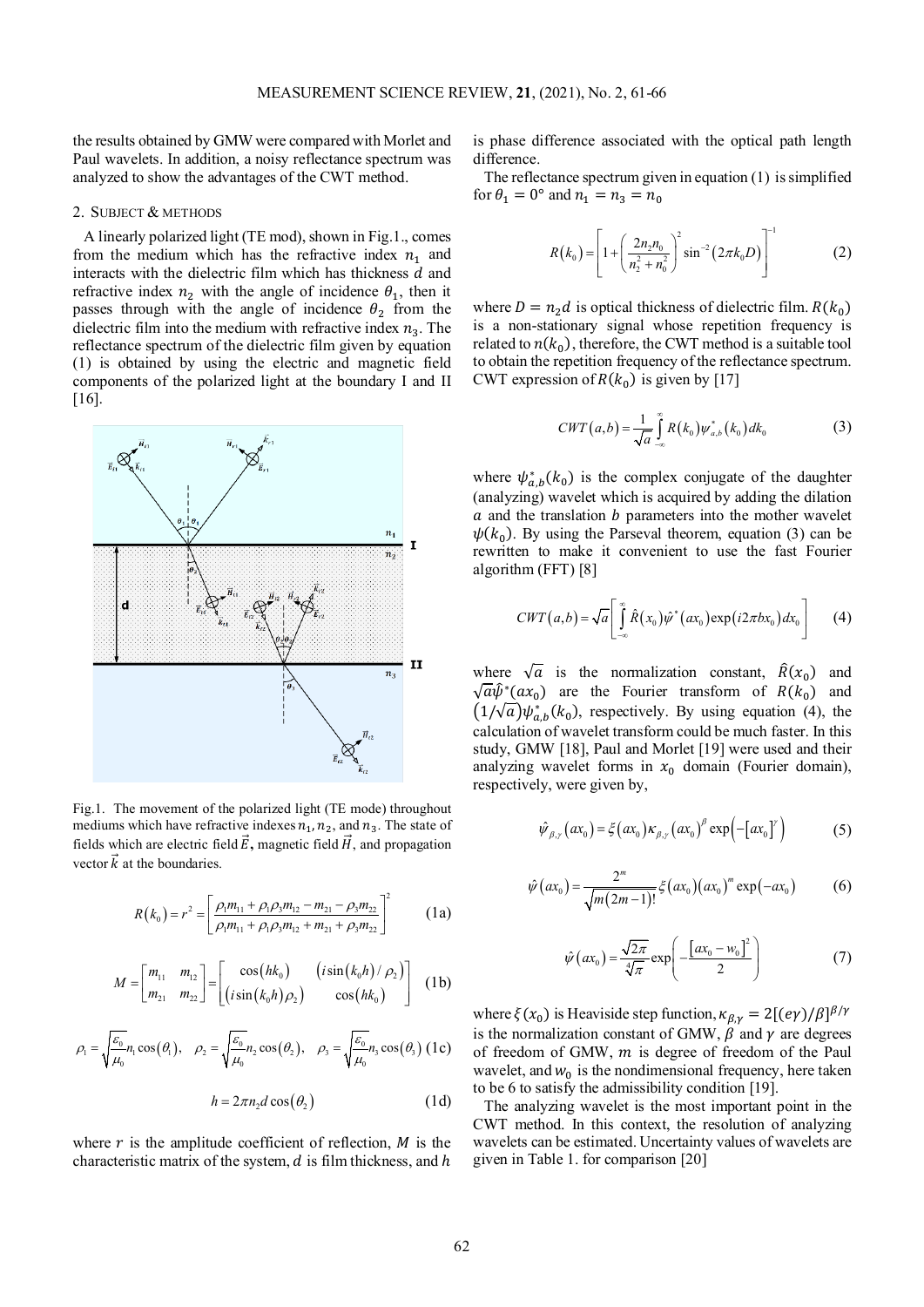Table 1. Uncertainty values of GMW, Paul, and Morlet wavelets.

|              |    |      | <b>GMW</b> |      |      |      |                | Paul              |    |      | Morlet |
|--------------|----|------|------------|------|------|------|----------------|-------------------|----|------|--------|
|              |    |      | β          |      |      |      |                | m                 |    |      |        |
|              |    |      | 5.         |      | 10   |      | $\mathfrak{D}$ | 5                 | 10 | 15   |        |
|              | 3  | 0.50 | 0.50       | 0.50 | 0.50 |      |                |                   |    |      |        |
| $\mathcal V$ | 5  | 0.51 | 0.51       | 0.51 | 0.50 | 0.86 | 0.64           | $0.52 \quad 0.51$ |    | 0.50 | 0.5    |
|              | 7  | 0.53 | 0.52       | 0.52 | 0.51 |      |                |                   |    |      |        |
|              | 10 | 0.57 | 0.55       | 0.54 | 0.53 |      |                |                   |    |      |        |

#### 3. NUMERICAL SIMULATION

The reflectance spectrum shown in Fig.2.b) was computed in the range of 300-1200 nm wavelength (in 0.8333 – 3.3333  $\mu m^{-1}$  wavenumber  $(k_0 = 1/\lambda)$  by using equation (2) with given parameters

$$
n_2(k_0) = A + Bk_0^2
$$
 (8)

 $A = 1.5046$ ,  $B = 4.2 \times 10^{-3} \mu m^2$  (9)

$$
d = 5\mu m, \quad n_0 = 1 \tag{10}
$$

where A and B are Cauchy parameters for Borosilicate glass BK7 [21]. A theoretically generated refractive index dispersion of BK7 by using equation (8) is indicated in Fig.2.a).



Fig.2. A theoretically generated a) refractive index dispersion of BK7, b) reflectance spectrum of BK7.

The reflectance spectrum shown in Fig.2.b) is analyzed by the CWT method. The power spectrum of CWT was calculated for GMW ( $\gamma = 3, \beta = 10$ ) and is plotted in Fig.3.a). The refractive index values were obtained by using GMW for  $\gamma = 3$  and  $\beta = 3, 5, 7, 10$  and are plotted in Fig.3.b) with the comparison of the theoretically generated refractive index of BK7. This process was repeated for the Paul wavelet ( $m = 1$  and  $m = 10$ ) and the Morlet wavelet. Also, the obtained values were compared with GMW ( $\gamma$  =  $3, \beta = 10$ ) and input refractive index of BK7 and are shown in Fig.3.c). The two-term Cauchy parameters for this method were calculated from the obtained refractive index dispersions shown in Fig.3.a) and Fig.3.b) by using the leastsquares fitting method. All the determined Cauchy parameters are given in Table 2.

Table 2. The obtained Cauchy parameters of refractive index.

|                                  | A      | B      |
|----------------------------------|--------|--------|
| BK7                              | 1.5046 | 0.0042 |
| GMW ( $\gamma = 3, \beta = 10$ ) | 1.5046 | 0.0042 |
| GMW ( $\gamma = 3, \beta = 7$ )  | 1.5049 | 0.0042 |
| GMW ( $\gamma = 3, \beta = 5$ )  | 1.5040 | 0.0043 |
| GMW ( $\gamma = 3, \beta = 3$ )  | 1.5048 | 0.0040 |
| Paul $(m=10)$                    | 1.5045 | 0.0042 |
| Paul $(m=1)$                     | 1.5025 | 0.0045 |
| Morlet                           | 1.5042 | 0.0042 |

The obtained refractive index dispersions shown in Fig.3.b) and Fig.3.c) indicate that the best fitted refractive index dispersion was achieved by GMW ( $\gamma = 3$ ,  $\beta = 10$ ). Also, the acquired Cauchy parameters  $(A \text{ and } B)$  shown in Table 2. indicate that GMW provides more accurate results with parameters ( $\gamma = 3, \beta = 10$ ).

The wavelet algorithm is functional for noisy signals due to the band-pass filter property as a nature of the wavelet transform [8]. To show the advantages of the CWT method, a noisy reflectance spectrum was simulated with adding 2 % noise given in Fig.2.b) and is presented in Fig.4.a). The noisy reflectance spectrum is the same as the simulated spectrum shown in Fig.1.b). Just a random noise of 2 % in magnitude was added to the reflectance signal. All calculation processes were repeated for the noisy reflectance spectrum. The calculated refractive index dispersions from the noisy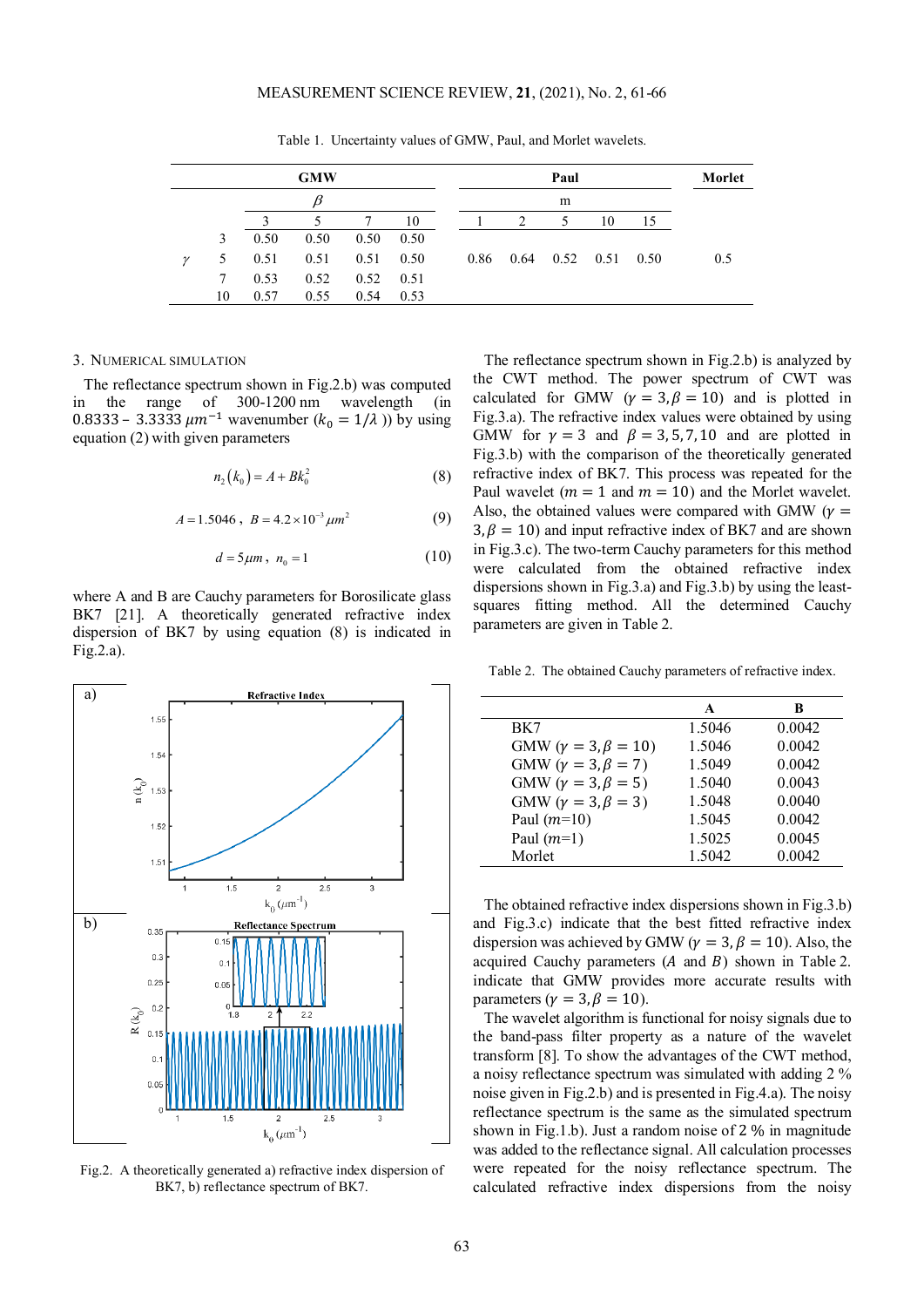reflectance spectrum by GMW for  $\gamma = 3$  and  $\beta = 3, 5, 7, 10$ are indicated in Fig.4.b). Also, the noisy reflectance spectrum was analyzed by the Paul wavelet ( $m = 1$  and  $m = 10$ ) and the Morlet wavelet. The results are plotted in Fig.6.c) with comparisons. Cauchy parameters obtained from noisy reflectance spectrum are given in Table 3.



Fig.3. a) The power spectrum of CWT(a, b) was calculated for GMW ( $\gamma = 3$ ,  $\beta = 10$ ), b) Refractive index obtained by GMW for  $\gamma = 3$  and  $\beta = 3, 5, 7, 10$  compared with input refractive index of BK7, c) Refractive index obtained by Paul ( $m = 1$  and  $m = 10$ ) and Morlet and compared with GMW for  $(\gamma = 3, \beta = 10)$  and input refractive index of BK7.

When the results shown in Fig.4.b), Fig.4.c) and Table 3. were examined, GMW  $(\gamma = 3, \beta = 10)$  was highly successful.

The error calculation gives another perspective to this study. The relative uncertainty for the refractive index was determined for both noiseless and noisy signals by using equation (11) and the results are given in Table 4.



Fig.4. a) A noisy reflectance spectrum was simulated with adding 2 % noise, b) The refractive index was obtained from the noisy reflectance spectrum by GMW for  $\gamma = 3$  and  $\beta = 3, 5, 7, 10$  and input refractive index of BK7, c) obtained by Paul ( $m = 1$  and  $m =$ 10) and Morlet with a comparison with GMW for ( $\gamma = 3, \beta = 10$ ) and input refractive index of BK7.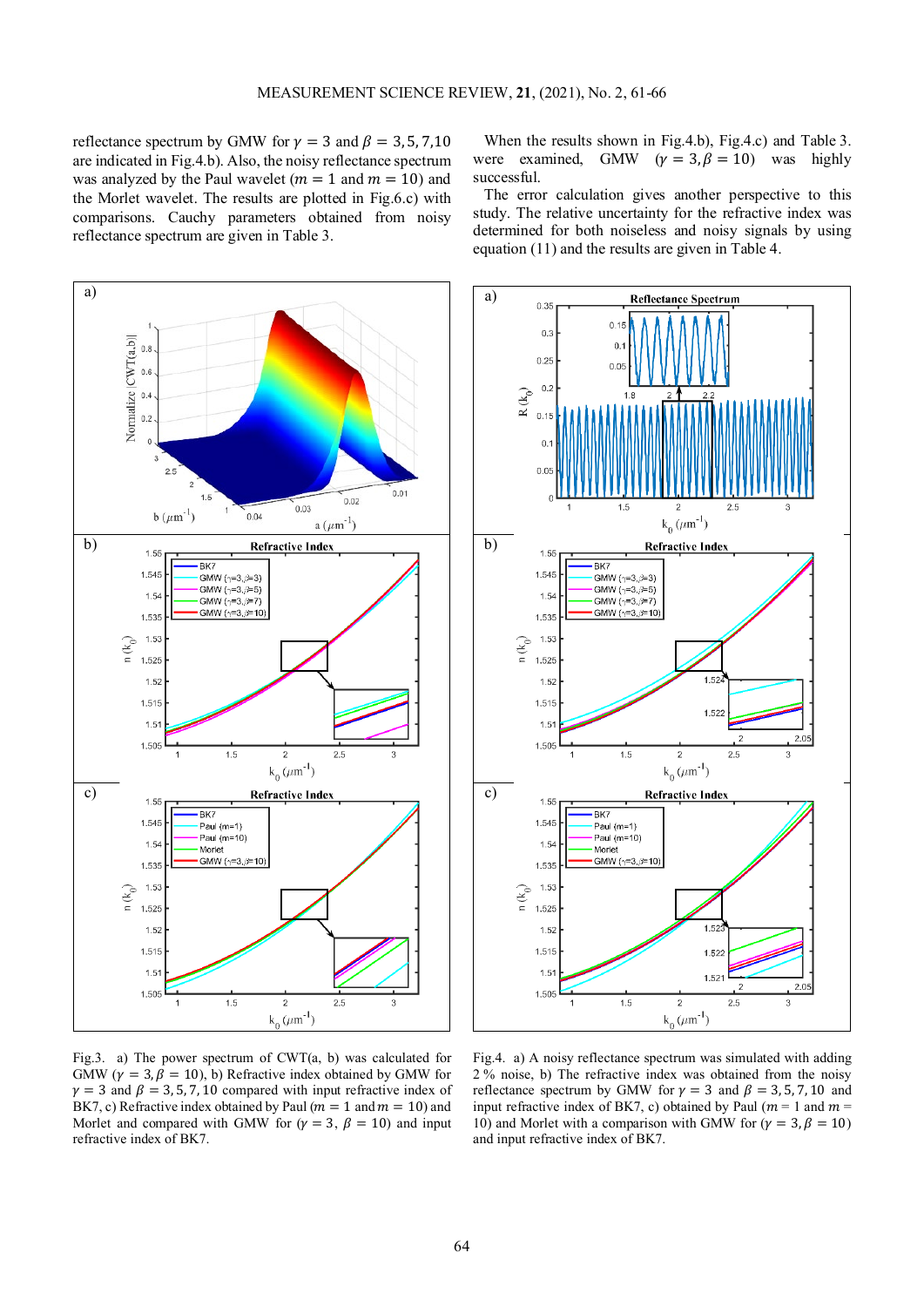$$
Error = \frac{\Delta n}{n} = \left| \frac{n_{measured} - n_{BK7}}{n_{BK7}} \right| \tag{11}
$$

Table 3. The obtained Cauchy parameters of refractive index from noisy reflectance spectrum.

|                                  | A      | B      |
|----------------------------------|--------|--------|
|                                  |        |        |
| BK7                              | 1.5046 | 0.0042 |
| GMW ( $\gamma = 3, \beta = 10$ ) | 1.5047 | 0.0042 |
| GMW ( $\gamma = 3, \beta = 7$ )  | 1.5051 | 0.0042 |
| GMW ( $\gamma = 3, \beta = 5$ )  | 1.5055 | 0.0041 |
| GMW ( $\gamma = 3, \beta = 3$ )  | 1.5069 | 0.0040 |
| Paul $(m=10)$                    | 1.5049 | 0.0042 |
| Paul $(m=1)$                     | 1.5016 | 0.0047 |
| Morlet                           | 1.5051 | 0.0042 |

Table 4. The obtained relative uncertainty values of refractive index for both noiseless and noisy signals.

|                                  | Error         | Errornoise    |
|----------------------------------|---------------|---------------|
|                                  | $(x 10^{-4})$ | $(x 10^{-4})$ |
| GMW ( $\gamma = 3, \beta = 10$ ) | 0.23          | 0.73          |
| GMW ( $\gamma = 3, \beta = 7$ )  | 1.16          | 2.37          |
| GMW ( $\gamma = 3, \beta = 5$ )  | 2.63          | 2.68          |
| GMW ( $\gamma = 3, \beta = 3$ )  | 3.89          | 11.60         |
| Paul $(m=10)$                    | 0.45          | 1.47          |
| Paul $(m=1)$                     | 6.07          | 923           |
| Morlet                           | 1.62          | 5.68          |

The relative error is a measure of uncertainty. The relative uncertainty values for the refractive index shown in Table 4. indicate that GMW ( $\gamma = 3, \beta = 10$ ) has minimum uncertainty for both noiseless and noisy signals.

## 4. DISCUSSION / CONCLUSIONS

In this study, GMW was improved as a new implementation of the calculation of the refractive index from the reflectance spectrum of the dielectric film. Besides, all the computations were repeated with Paul and Morlet wavelets for comparison. Also, a noisy reflectance spectrum was analyzed with all the wavelets.

The choice of wavelet has an important role in the analysis. In this context, the uncertainty principle provides convenience, because lower uncertainty means more accurate measurement. As the state of uncertainty values is shown in Table 1., in this work, the wavelets were chosen for the minimum uncertainty values around 0.5. Morlet wavelet has minimum uncertainty value but it has a constant shape. For this reason, sometimes it cannot achieve good results. Paul has one degree of freedom which ensures limited control. Besides, GMW provides more control on the analysis with two degrees of freedom parameters when compared with Paul and Morlet wavelets. The obtained results support these impressions.

With the frame of the results indicated in Fig.3. and Table 2., GMW achieved more accuracy compared with Morlet and Paul wavelets. Moreover, the results obtained from the noisy reflectance spectrum and shown in Fig.4.b), Fig.4.c) and Table 3. approve the success of GMW.

Another factor that shows the advantages of GMW is the obtained relative uncertainty values of the refractive index for both noiseless and noisy signals.

As an advantageous aspect of GMW, it is very convenient for different applications and complex analysis with two degrees of freedom parameters

## ACKNOWLEDGMENT

This work was supported by the Turkish Scientific and Technical Research Council (TUBITAK-MFAG no: 115F168). This study was evaluated from Erhan Tiryaki's doctoral dissertation.

### **REFERENCES**

- [1] Manifacier, J.C., Gasiot, J., Fillard, J.P. (1976). A simple method for the determination of the optical constants n, k and the thickness of a weakly absorbing thin film. *Journal of Physics E: Scientific Instruments*, 9 (11), 1002-1004.
- [2] Swanepoel, R. (1983). Determination of the thickness and optical constants of amorphous silicon. *Journal of Physics E: Scientific Instruments*, 16, 1214.
- [3] Minkov, D.A. (1989). Method for determining the optical constants of a thin film on a transparent substrate. *Journal of Physics D: Applied Physics*, 22 (1), 199-205.
- [4] Müllerová, J., Mudroň, J. (2000). Determination of optical parameters and thickness of thin films deposited on absorbing substrates using their reflection spectra. *Acta Physica Slovaca*, 50 (4), 477-488.
- [5] Herrmann, P.P. (1980) Determination of thickness, refractive index, and dispersion of waveguiding thin films with an Abbe refractometer*. Applied Optics*, 19 (19), 3261.
- [6] Nestler, P., Helm, C.A. (2017). Determination of refractive index and layer thickness of nm-thin films via ellipsometry. *Optics Express*, 25 (22), 27077.
- [7] Shimizu, Y., Batres, R., Zhang, Z. (2007). *Frontiers in Computing Technologies for Manufacturing Applications*. Springer, ISBN 978-1-84628-954-5.
- [8] Coşkun, E., Özder, S., Tiryaki, E. (2013). The Paul wavelet algorithm: An alternative approach to calculate the refractive index dispersion of a dielectric film from transmittance spectrum. *Applied Physics B: Lasers and Optics*, 113 (2), 243-250.
- [9] Tiryaki, E., Coşkun, E., Kocahan, Ö., Özder, S. (2017). A simulation study for determination of refractive index dispersion of dielectric film from reflectance spectrum by using Paul wavelet. In *AIP Conference Proceedings*, 1815, 050014.
- [10] Kocahan, Ö., Coşkun, E., Tiryaki, E., Özder, S. (2019). The zero order generalized Morse wavelet method to determine the refractive index and extinction coefficient dispersions of an absorbing film. *Thin Solid Films*, 673, 72-77.